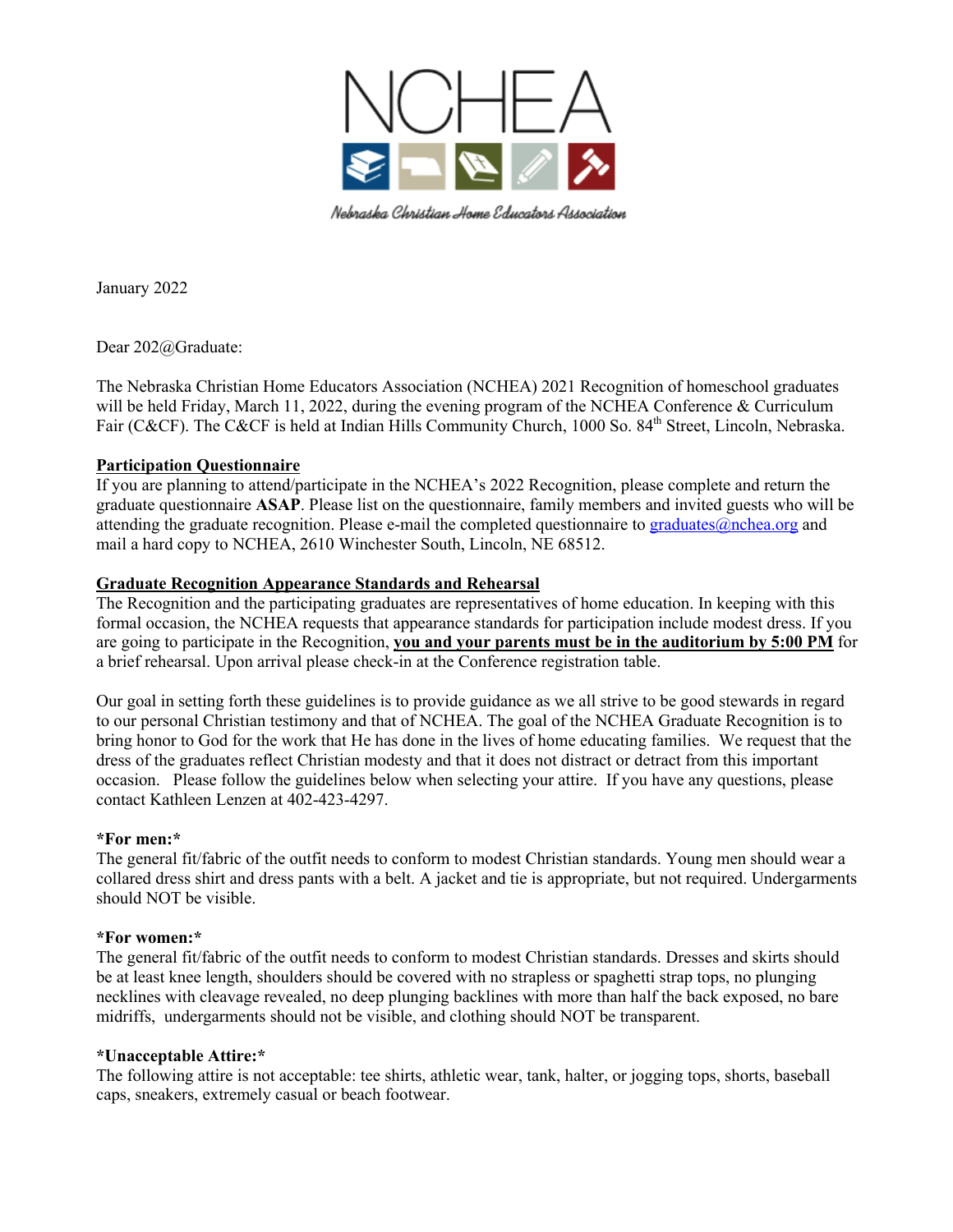## Yes, I agree to abide by the NCHEA appearance standards. I understand that if I do not follow the **guidelines, I will not be able to participate in the Graduate Recognition.**

# **NCHEA Web Site**

This information, including the questionnaire, will also be available on the NCHEA's web site, www.nchea.org under the tab, Conference & Curriculum Fair. If you use the web site to access the Graduate information and questionnaire, please e-mail the completed questionnaire to graduates $@nchea.org$ .

## **Fees**

**To participate in the Graduate Recognition, the graduate's parents must comlete thte Family preregistration for the C&CF on the NCHEA website, www.nchea.org, or by mailing the C&CF registration form and fees payable to the NCHEA to NCHEA, 2610 Winchester South, Lincoln, NE 68512.**

**Whether you or your famiy plan to attend the Conference or not, the Family pre-registration fee is required. The fee is needed to cover expenses of the Recognition. Graduate's parents may receive a syllabus.** 

### **Graduate Registration and Conference Pre-Registration Deadline:**

**The parents' C&CF pre-registration and this questionnaire must be received by February 1, 2021, due to printer deadlines, etc..**

## **Where to send Graduate Recognition Questionnaire:**

**Please e-mail the completed questionnaire to graduates@nchea.org and mail a hard copy of the questionnaire to NCHEA, 2610 Winchester South, Lincoln, NE 68512.**

**Covid-19: The city of Lincoln and Lancaster County may have precautions that differ from other parts of the state of Nebraska at the time of the Conference and Graduate Recognition. The most current Lincoln guidelines will be posted and available. Compliance with local Covid 19 guidance will be at the discretion of the graduates, their families, and guests. The NCHEA asks your courteous cooperation with the official position.** 

### **Guests:**

Graduates participating in the Recognition may invite guests in addition to immediate family members to attend the Recognition. **Please inform your invited guests that they will not be permitted to attend any other C&CF activities, e.g. the exhibit hall, workshops etc. unless they have paid the C&CF admission fee.** Guests will be admitted after 6:30 PM when the Curriculum Fair closes. Non-paying guests will not receive a C&CF program/syllabus.

NCHEA officers are looking forward to this event and extend their sincere congratulations as you complete your studies!!

Sincerely,

Kathleen Lenzen 2610 Winchester South Lincoln, NE 68512 402-423-4297 after 7:00 pm